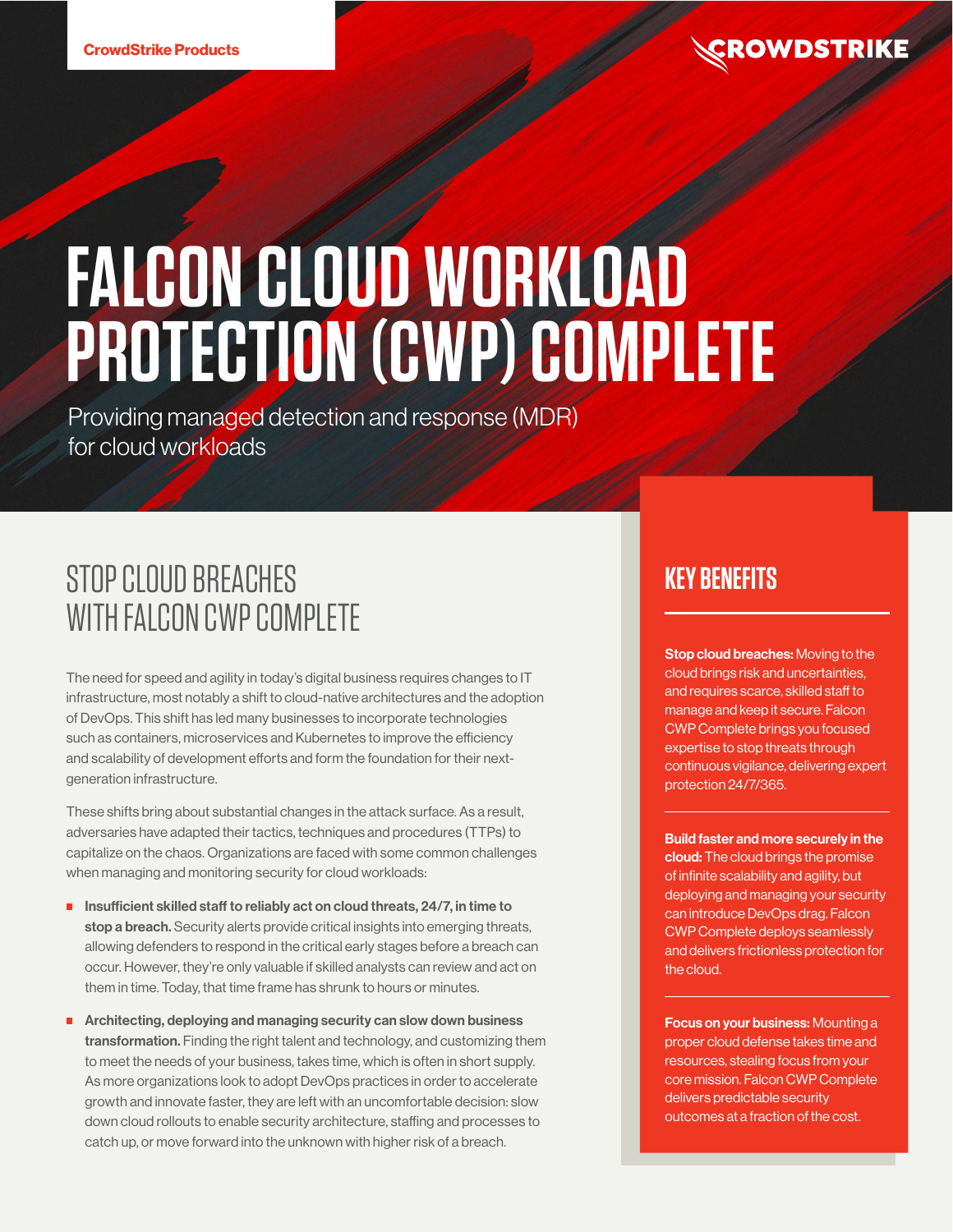**FALCON CLOUD WORKLOAD PROTECTION (CWP) COMPLETE**

## INTRODUCING FALCON CWP COMPLETE

CrowdStrike Falcon CWP Complete is the first fully managed cloud workload protection solution, leveraging the power of the Falcon platform to deliver 24/7 expert security management, threat hunting, monitoring, and response for cloud workloads — and backed by CrowdStrike's industry-leading Breach Prevention Warranty.

Falcon CWP Complete delivers unparalleled security for cloud workloads by combining CrowdStrike's leading cloud runtime protection (CRP) and Falcon OverWatch™ managed threat hunting, together with the expertise and 24/7 engagement of the Falcon Complete™ team. Falcon CWP Complete solves the challenge of implementing and running an effective and mature cloud security program without the difficulty, burden and costs associated with building one internally.

## KEY CAPABILITIES

#### 24/7 EXPERTISE TO DEFEND THE CLOUD

Falcon CWP Complete is powered by the CrowdStrike Falcon Complete team. The Falcon Complete team arms you with seasoned security professionals who have experience in cloud defense, incident handling and response, forensics, SOC analysis and IT administration. The team has a global footprint, allowing true 24/7 "follow the sun" coverage.

- **Experts in the CrowdStrike Falcon platform:** The team ensures your environment is continuously optimized to combat the latest threats, enable DevOps, and achieve the best levels of performance and protection.
- **Experts in incident response:** The team comes to you with multiple years of experience in digital forensics and incident response (DFIR).
- **Experts in threat hunting:** The team's 24/7 human threat hunting uncovers the faintest trace of malicious activity, in near real time.
- **Experts in threat intelligence:** CrowdStrike's global threat intelligence team brings critical context to the response process.

### POWERED BY FALCON CLOUD WORKLOAD PROTECTION

CrowdStrike Falcon Cloud Workload Protection provides comprehensive breach protection for workloads and containers, enabling you to build, run and secure applications with speed and confidence.

- **Multi-cloud:** Falcon provides a single platform to protect AWS, Azure and Google Cloud.
- **Broad visibility:** Uncover AWS EC2 instances, GCP Compute instances and Azure virtual machines (VMs) without installing an agent.
- Secure hosts and containers: Falcon runtime protection defends containers against active attacks.